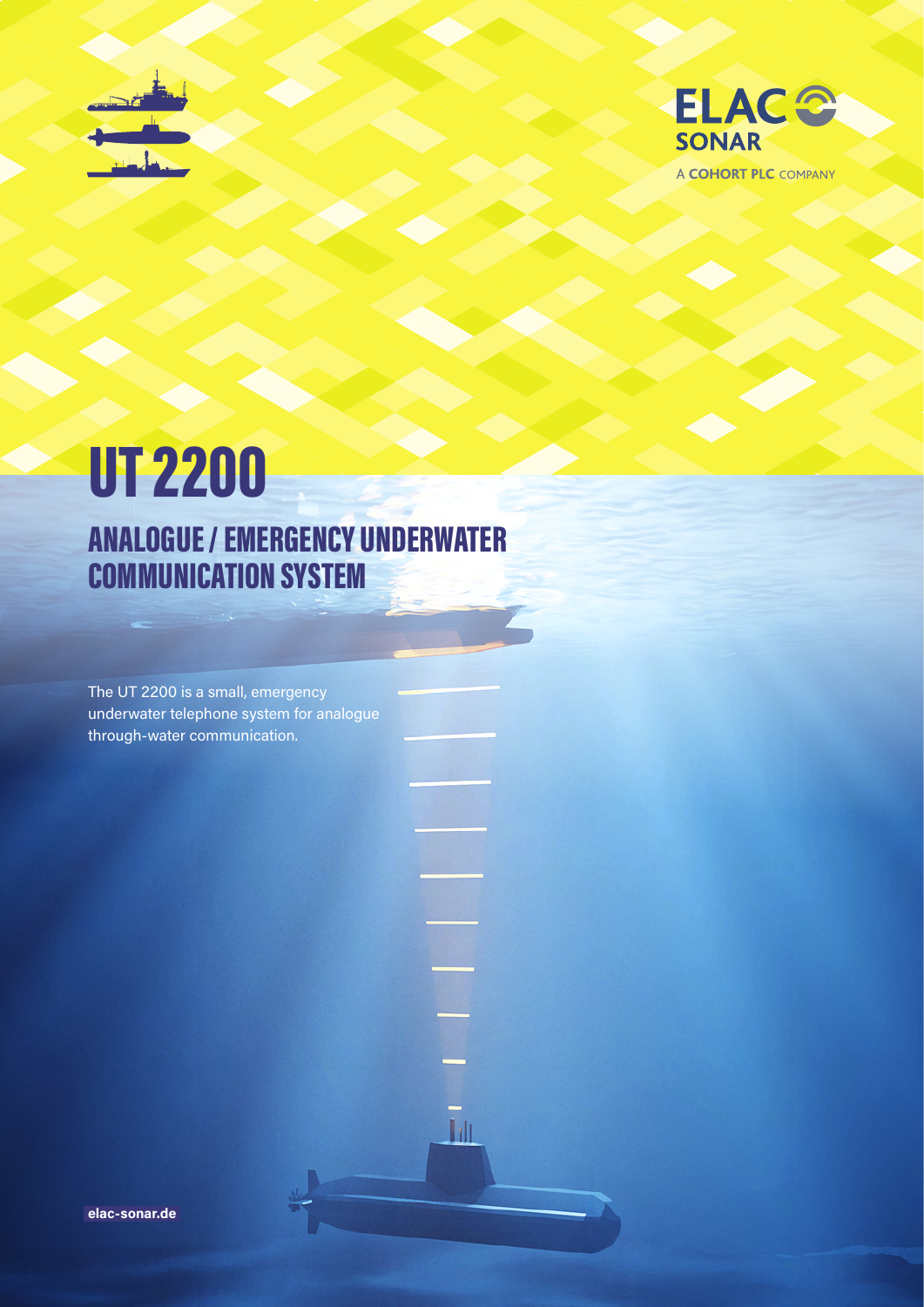## EMERGENCY UNDERWATER TELEPHONE SYSTEM FOR ANALOGUE THROUGH-WATER COMMUNICATION

#### **Key features**

- **C** communication according to STANAG 1475
- **Sonar beacon operation according to STANAG 1382**
- **compatible to NATO underwater telephones**
- **C** compact and ruggedised design
- **tested according to military standards**
- **emergency operation without accessories by additional microphone and press-to-talk switch integrated in the housing**
- **v** optimal environmental protection by rugged **mechanical construction**
- *M* long operating time with internal lithium **battery**
- **v** very low power consumption
- **MTBF > 10,000 hours**

#### **Main benefits**









### AUXILIARY EQUIPMENT (OPTIONAL)

**The analogue communication is compliant to STANAG 1475 and supports single-side band (SSB) communication modes for telephony (voice) or telegraphy (morse coding).** An additional pinger mode enables the UT 2200 to operate as a beacon for signaling purposes or emergency transmission.

14 different operating frequencies in the range from 8.0875 to 45 kHz are available, depending on the transducer in use. Three of these frequencies can be preset and are available directly from the front panel.

The UT 2200 can be powered by 28 V DC ships supply and is further equipped with a built-in lithium battery-pack allowing operation without ships supply power. With its ruggedised design and built-in lithium battery-pack the UT 2200 is perfectly equipped for emergency situations.



UT 2200



Mobile application in Peli™Case